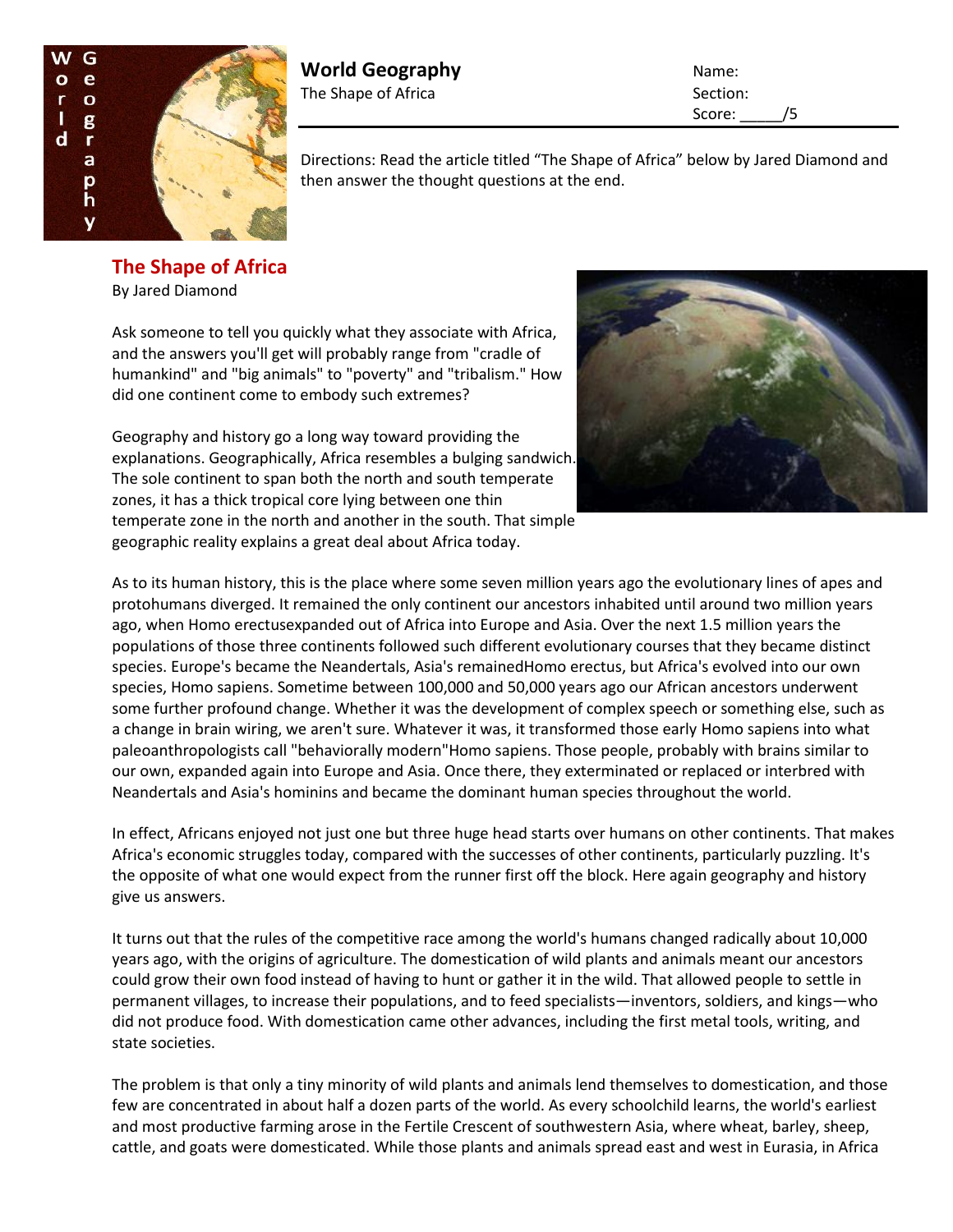they were stopped by the continent's north-south orientation. Crops and livestock tend to spread much more slowly from north to south than from east to west, because different latitudes require adaptation to different climates, seasonalities, day lengths, and diseases. Africa's own native plant species—sorghum, oil palm, coffee, millets, and yams—weren't domesticated until thousands of years after Asia and Europe had agriculture. And Africa's geography kept oil palm, yams, and other crops of equatorial Africa from spreading into southern Africa's temperate zone. While South Africa today boasts the continent's richest agricultural lands, the crops grown there are mostly northern temperate crops, such as wheat and grapes, brought directly on ships by European colonists. Those same crops never succeeded in spreading south through the thick tropical core of Africa.

The domesticated sheep and cattle of Fertile Crescent origins took about 5,000 years to spread from the Mediterranean down to the southern tip of Africa. The continent's own native animals—with the exception of guinea fowl and possibly donkeys and one breed of cattle—proved impossible to domesticate. History might have turned out differently if African armies, fed by barnyard-giraffe meat and backed by waves of cavalry mounted on huge rhinos, had swept into Europe to overrun its mutton-fed soldiers mounted on puny horses. That this didn't happen was no fault of the Africans; it was because of the kinds of wild animals available to them.

Ironically, the long human presence in Africa is probably the reason the continent's species of big animals survive today. African animals co-evolved with humans for millions of years, as human hunting prowess gradually progressed from the rudimentary skills of our early ancestors. That gave the animals time to learn a healthy fear of man, and with it a healthy avoidance of human hunters. In contrast, North and South America and Australia were settled by humans only within the last tens of thousands of years. To the misfortune of the big animals of those continents, the first humans they encountered were already fully modern people, with modern brains and hunting skills. Most of those animals—woolly mammoths, saber-toothed cats, and in Australia marsupials as big as rhinoceroses—disappeared soon after humans arrived. Entire species may have been exterminated before they had time to learn to beware of hunters.

Unfortunately the long human presence in Africa also encouraged something else to thrive—diseases. The continent has a well-deserved reputation for having spawned some of our nastiest ones: malaria, yellow fever, East African sleeping sickness, and AIDS. These and many other human illnesses arose when microbes causing disease in animals crossed species lines to evolve into a human disease. For a microbe already adapted to one species to adapt to another can be difficult and require a lot of evolutionary time. Much more time has been available in Africa, cradle of humankind, than in any other part of the planet. That's half the answer to Africa's disease burden; the other half is that the animal species most closely related to humans—those whose microbes required the least adaptation to jump species—are the African great apes and monkeys.

Africa continues to be shaped in other ways by its long history and its geography. Of mainland Africa's ten richest countries—the only ones with annual per capita gross domestic products over \$3,500—nine lie partly or entirely within its temperate zones: Egypt, Libya, Tunisia, Algeria, and Morocco in the north; and Swaziland, South Africa, Botswana, and Namibia in the south. Gabon is Africa's only tropical country to make the list. In addition, nearly a third of the countries of mainland Africa (15 out of 47) are landlocked, and the only African river navigable from the ocean for long distances inland is the Nile. Since waterways provide the cheapest way to transport cumbersome goods, geography again thwarts Africa's progress.

All these factors can lead to the question: Is the continent, or at least its big tropical core, doomed eternally to wars, poverty, and devastating diseases? I'd answer: Absolutely not. On my own visits to Africa, I've been struck by how harmoniously ethnic groups live together in many countries—far better than they do in many other parts of the globe. Tensions arise in Africa, as they do elsewhere, when people see no other way out of poverty except to fight their neighbors for dwindling resources. But many areas of Africa have an abundance of resources: The rivers of central Africa are great generators of hydroelectric power; the big animals are a major source of ecotourism revenue in eastern and southern Africa; and the forests in the wetter regions, if managed and logged sustainably, would be renewable and lucrative sources of income.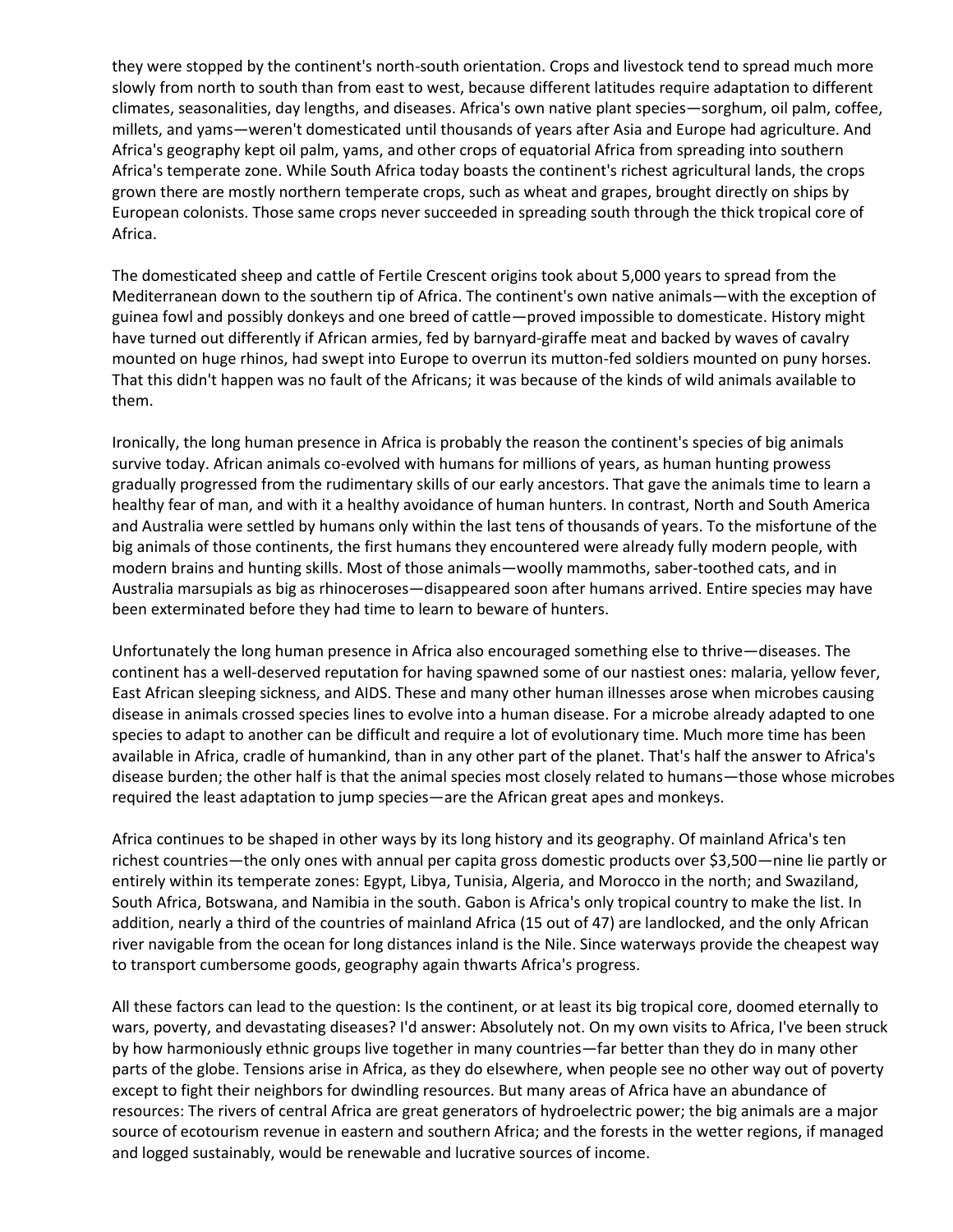As for Africa's health problems, they can be greatly alleviated with the right planning and funding. Within the past half century several formerly poor countries in Asia recognized that tropical diseases were a major drain on their economies. By investing in public health measures, they have successfully curbed those diseases, and the increased health of their people has led to far healthier economies. Within Africa itself, some international mining and oil companies have been funding successful public health programs throughout their concession areas because they realized that protecting the health of their workers was an excellent business investment for them.

What's the best case for Africa's future? If the continent can overcome its health problems and the corruption that plagues many of its governments and institutions, then it could take advantage of today's globalized, technological world in much the same way that China and India are now doing. Technology could give Africa the connections that its geography, particularly its rivers, long denied it. Nearly half of all African countries are English speaking, an advantage in trade relations, and an educated, English-speaking workforce could well attract service jobs to many African countries.

If Africa is to head into a bright future, outside investment will continue to be needed, at least for a time. The cost of perpetual aid to or military intervention in Africa is thousands of times more expensive than solving health problems and supporting local development, thereby heading off conflicts. Not only Africans but the rest of us will be healthier and safer if Africa's nations increasingly take their places as peaceful and prospering members of the world community.

*Source: Diamond, Jared. "The Shape of Africa." September Geographica. National Geographic Magazine, Sept. 2005. Web. 17 July 2016.*

## **Thought Questions**:

- 1. Why is Africa's poverty today described as "puzzling" by Diamond?
- 2. What important transformation happened about 10,000 years ago (around 8,000 B.C.E.)? What effect did this have on African societies?
- 3. What about the African Continent made it difficult for the spread of domesticated animals? What about the native African wildlife made it difficult for them to be used by African Civilizations?
- 4. What was the "Great push south"?
- 5. What advantages does Africa have (or more specifically its animals) from its long history of a human presence compared to other continents? Such as North America. What disadvantages have developed along with the advantages?
- 6. Generally where are Africa's 10 richest countries located? (Hint: you'll need to look at a map to locate them)